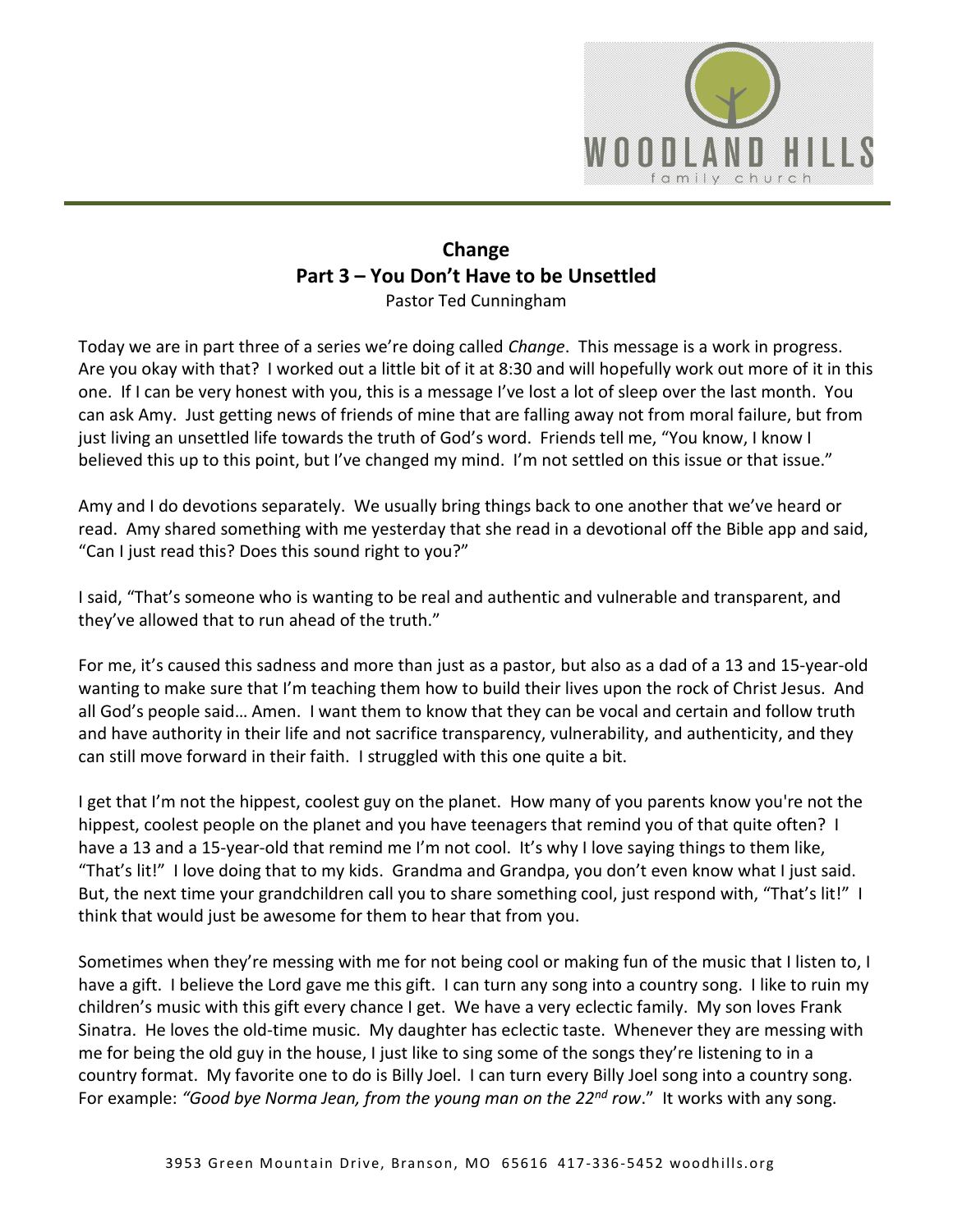REO Speed Wagon*: "I can't fight this feeling longer…"* It works. Every single Ed Sheeran song is a county song. *"And you can keep me inside the pocket of your ripped jeans…"* See what you do right there. Listen, ripped jeans is a country song if ever I've heard a country song. For you that have just been to the Journey/Def Leppard concert, all of those are country songs: *"Pour some sugar on me, in the name of love."* You see, it works with everything. So, I encourage you to ruin every one of your child's songs. I could do every Lecrae song in country, but I'm not going to do that for you right now.

I've asked a lot of my young Christian friends this week. I'm going to paraphrase something, but I've seen this on social media, I've heard this in messages, I've heard it in sermons, devotionals, podcasts. It's this tone that's coming forth. I actually heard it word for word almost in a tweet this week from a voice, an influencer who actually is part of helping write the curriculum that our children use. This is the tone: "*The next generation wants honesty more than certainty."* I heard someone say this week, *"The evangelism for the next generation is going to be more about honesty than it is certainty."* 

As one of the leaders of this church, I've encouraged our children's ministry teams, our student ministry teams, our worship teams, to be diligent and discerning with everything that comes through this church. It may be one or two lines, but out there, we are molding and shaping the hearts of our children. And we want to make sure that we are echoing what mom and dad are teaching and we're hopefully teaching mom and dad well the truth of God's word and how to build their life upon the corner stone of Jesus. I told them to be very discerning because this idea of honesty over certainty will come through.

It's like, "Are you saying you have all the answers?" I'm not saying I have all the answers, but I'm saying we do have answers. We can give answers. I'm going to give you an example. It's a new worship song that is out and this worship song… I'm just here to tell you… I haven't even shared it with the worship team yet. You'll never hear us singing this worship song at this church. In the first service when I shared it, some people thought I made it up. You know sometimes I make stuff up, but I usually let you know when I make something up. This is a serious worship song. I have to be honest with you, sometimes with the young people today that are writing content and writing worship songs, you can hear the wounds of their heart from those who have gone in ministry before them and have failed. This is a worship song that is out right now. I heard some pastors talking about it this week and how great this song was. When I heard it, I became very sad because here's the song:

And my hands are open, reaching out I'm learning how to live with doubt I'm learning how to lean into the grey Cause I've had enough of black and white I'll find another way and I will Lean into the grey Lean into the grey.

I heard this, I saw this, somebody shared this with me. I always want to be fair. I'm thinking certainly this is coming from the heart of someone wanting to be real, transparent, vulnerable, authentic. I thought the next chorus is all going to be about the foundation of Jesus Christ, and it was not. Jesus isn't mentioned in the song. I thought this should make us sad. This is honesty running ahead of certainty.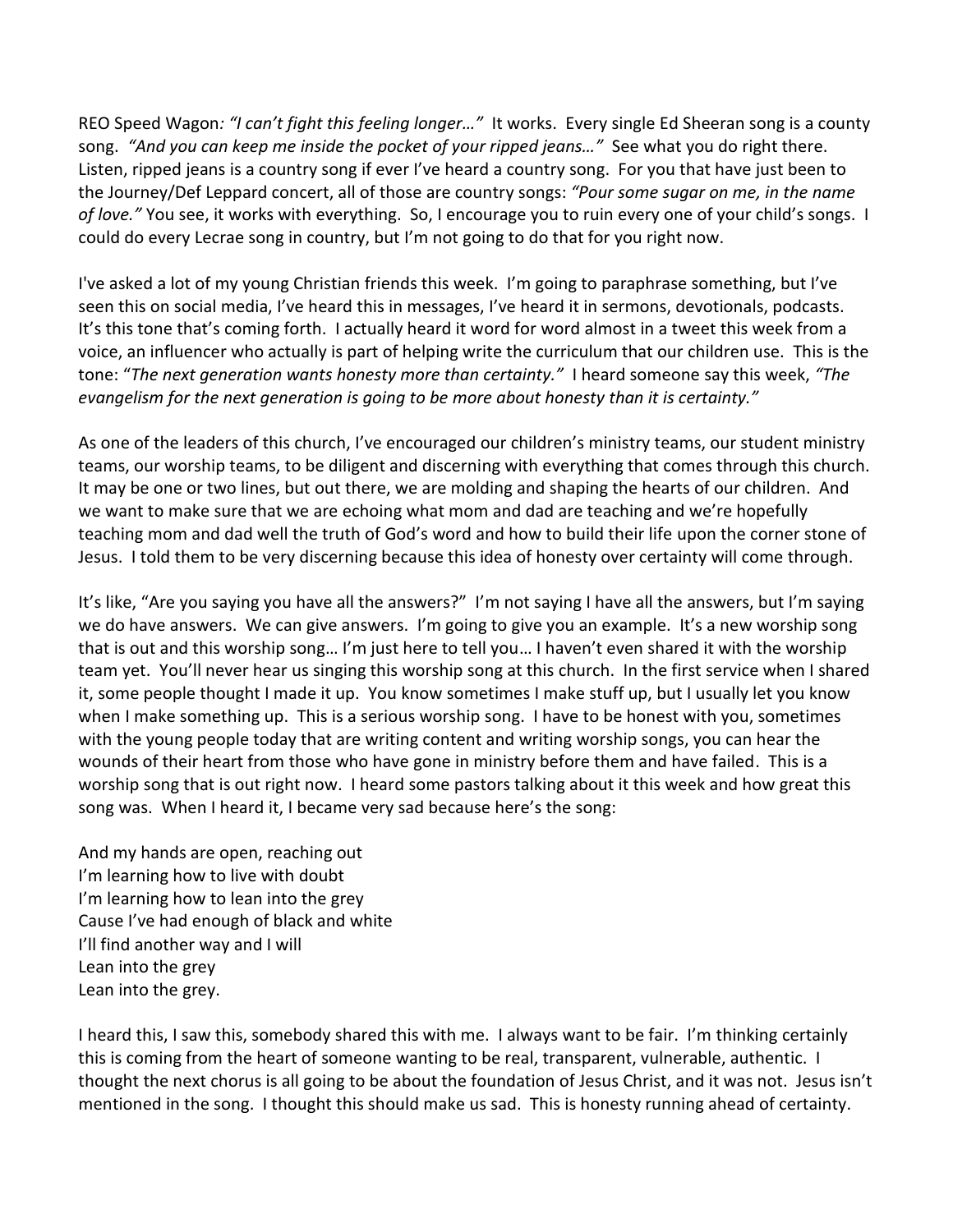Actually, the Holy Spirit brought to mind something that I learned 30 years ago. Isn't it amazing… This shows you the value of the heart as the scripture in Proverbs calls the heart a tablet, a wellspring, deep waters. Messages were written on your heart when you were very young. This is why what we speak to our children is so important; it sticks with them. When I read these lyrics, a song came back to my mind. I don't think I've sung this song in 30 years. I started to sing it and when I sang it, I thought how I still know this song word for word. When I read "Lean into the grey, lean into the grey," I started singing, *"Leaning, Leaning, safe and secure from all alarms. Leaning, leaning on the everlasting arms."* I just want to be clear because some of you are new to our church. The reason I say this message is a work in progress is because I feel like every day more is coming out and I feel we are at battle for this and for the hearts and minds of children. I want you to see this, I want you to know this. We want you to know this, we want you to see this.

If you're here today and you're wrestling with doubt, we're glad you're here. And yes, you can wrestle with doubt, but we love you too much to watch you settle on doubt. You can wrestle with it, you can have questions. This is a safe place to do that. Many of you are going to go to HomeLink in a little bit. We have over 80 people going to HomeLink to join fellowship groups at our church. Bring those questions about the faith, wrestle with stuff, but we love you enough to say, "We have some answers that we want to give you."

Here's where we're at. **Relevance, authenticity, transparency, and vulnerability** (words of this generation) **are not threatened by truth, certainty, clarity, and authority**. You can have both. You don't have to settle on relevance, authenticity, transparency, and vulnerability by neglecting truth, certainty, clarity, and authority. And I proclaim to you that you don't need to lean into the grey. When I read, "Lean into the grey," I thought this was a worship song of a universalist church. Who are you singing to? You can be relevant, you can be authentic, you can be honest and open with the struggles and the doubt that you have in life, but you can do all of that and be told with clarity… By the way, clarity and certainty and truth and authority is vocalized. You can actually say it.

We read this in 1 Peter 3. I shared this with my son. This was kind of my moment with my son this week as we kind of took his 13<sup>th</sup> birthday party trip. We take a 13th party as we tell him, "Hey, you're an adult now." But my son has a mind that retains facts and I said, "God gave you this mind; it's a mind your mom and I do not have." He's been reading facts books since he was a little kid. He loves studying creation. I don't know how the Lord is going to use this ultimately in his life, but he's passionate about learning how God created everything.

Sometimes he hears another viewpoint against creationism and he'll pounce and shoot it down. I said, "Let me explain to you how we do this." *[15](https://www.studylight.org/desk/?q=1pe%203:15&t1=en_niv&sr=1) But in your hearts revere Christ as Lord. Always be prepared to give an answer…* We are okay with answers. Answers do not threaten honesty. Answers don't threaten vulnerability, transparency, and authenticity. Give an answer *…to everyone who asks you to give the reason for the hope that you have.*

Do you know how much bold truth we were singing about this morning? Our worship was promise after promise. How do we know about the resurrection of Jesus? How do we know about his death? How do we know about three in one? We read it in his word. We lean into the black and white, so we know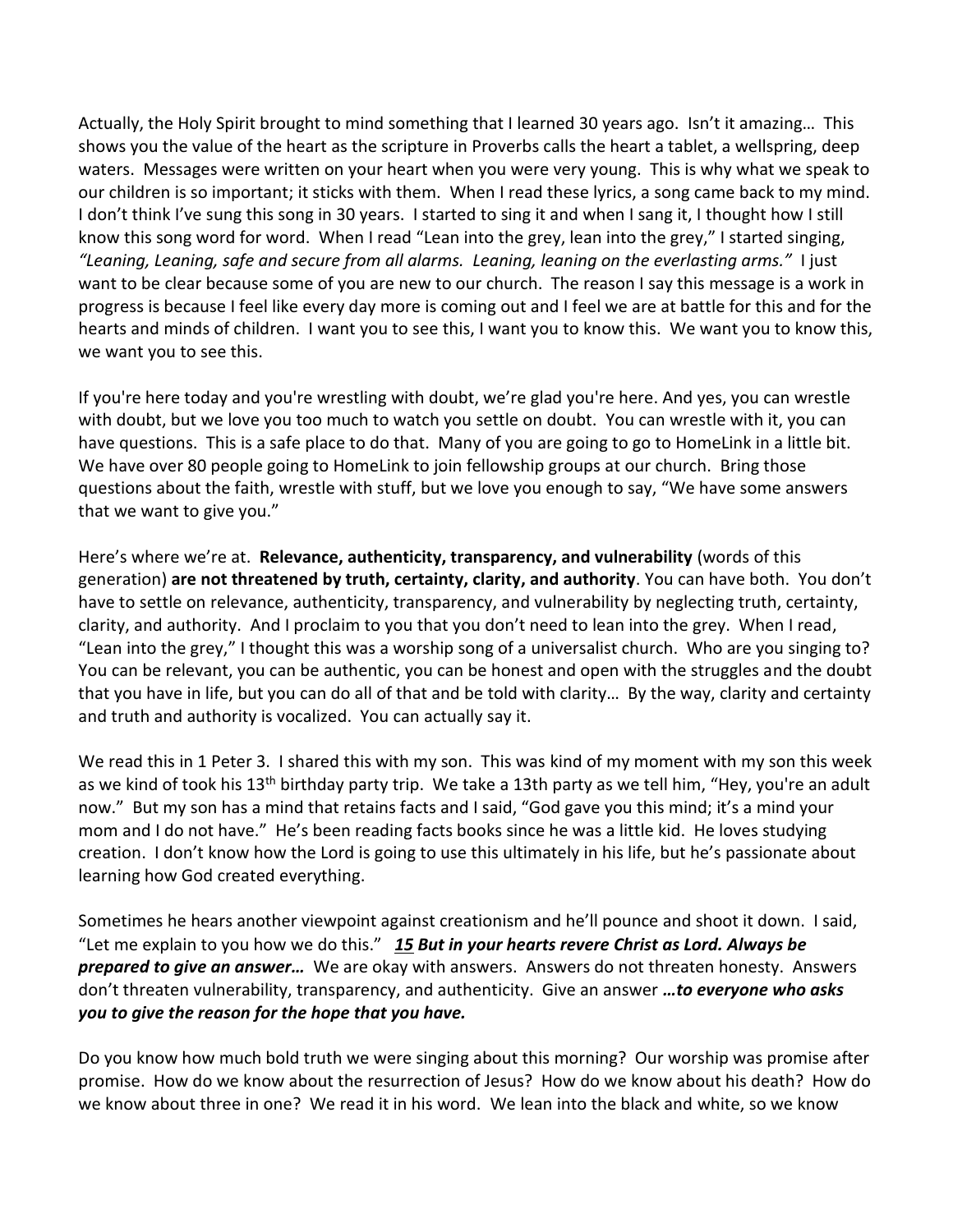these promises and we build our lives upon it. Have an answer for the hope that you have. Here's the key. *But do this with gentleness and respect…* That word right there is the word God is teaching me. Gentleness…

I think is was Saturday that I said, "Carson, here's why so many young people are wanting to stop being called evangelical." It's really been the shift, I believe, since November 2016. They don't want to be called evangelical anymore. I don't believe we are blowing it on the answers, I believe we are blowing it on gentleness and respect. I said, "Carson, when we give people answers, we have to do this in a loving, kind, gentle, and respectful way. You're passionate about what you believe and, son, I love that. Always be strong and always be like..." Is it Nye the Science Guy? When he starts talking and stuff, I mean, Carson just gets excited. I said, "I love that passion, but as you begin to talk and as you go off to college and as you begin to share your faith, do it with gentleness and respect. Learn how to listen." We talk about that a lot in this church. But it's because of this right here: gentleness and kindness.

I have to tell you that I unfriended some of you on Facebook this week. I don't do that a whole bunch. You may wonder why I would unfriend somebody who goes to Woodland Hills Family Church. There are others too. I have unfriended many Christians this week because I'm here to declare to you that jokes about rape are never funny. In any circumstance or any political season, joking about rape is never funny.

Let me just say, I deleted that and unfriended you for the sake of my 15-year-old daughter. I don't allow pornography into my house; I'm not going to allow that into my house. We share devices in our home. Our kids are always getting on our social media. Everything is open in our home. I don't want to give my daughter the message that there are Christians who think this stuff is funny because I declare for you that it's not. It isn't gentle, it isn't respectful. It's vulgar and nasty. This is why young people are saying the answers you're giving me are nonsense, are foolish. May we all allow the Holy Spirit to call us by name today as we know what we believe and stand strong in what we believe, but we do so with gentleness and respect. And all God's people said… Amen.

If you have your Bibles, turn to Matthew 7; it's the end of the Sermon on the Mount and Jesus has covered a lot. I wish I could summarize the Sermon on the Mount for you. He covers so many things from adultery and anger and hatred. Blessed are those is where it begins. He talks about prayer, talks about money. As he goes through all that and then he gets to the end and we're going to get this picture. This is where some of you right now are saying, "I want to be an open-minded Christian. I just want to be loving towards other people."

Again, I hear that the love of Jesus and the truth of Jesus are separated somehow. They are not. The love of Jesus and the truth of Jesus are intertwined. They are together. We love Jesus, he loves us, and he's called us to live out the life he has given us. We are to take on the life of Jesus, the beliefs of Jesus, the teachings of Jesus, and we are to live those out in our life in a gentle and respectful way. How do we do that?

You say, "I just want to be open-minded. You Christians sometimes find yourselves so rigid on things and you just need to be more open-minded." We've said this for years around here: **Don't be so open-**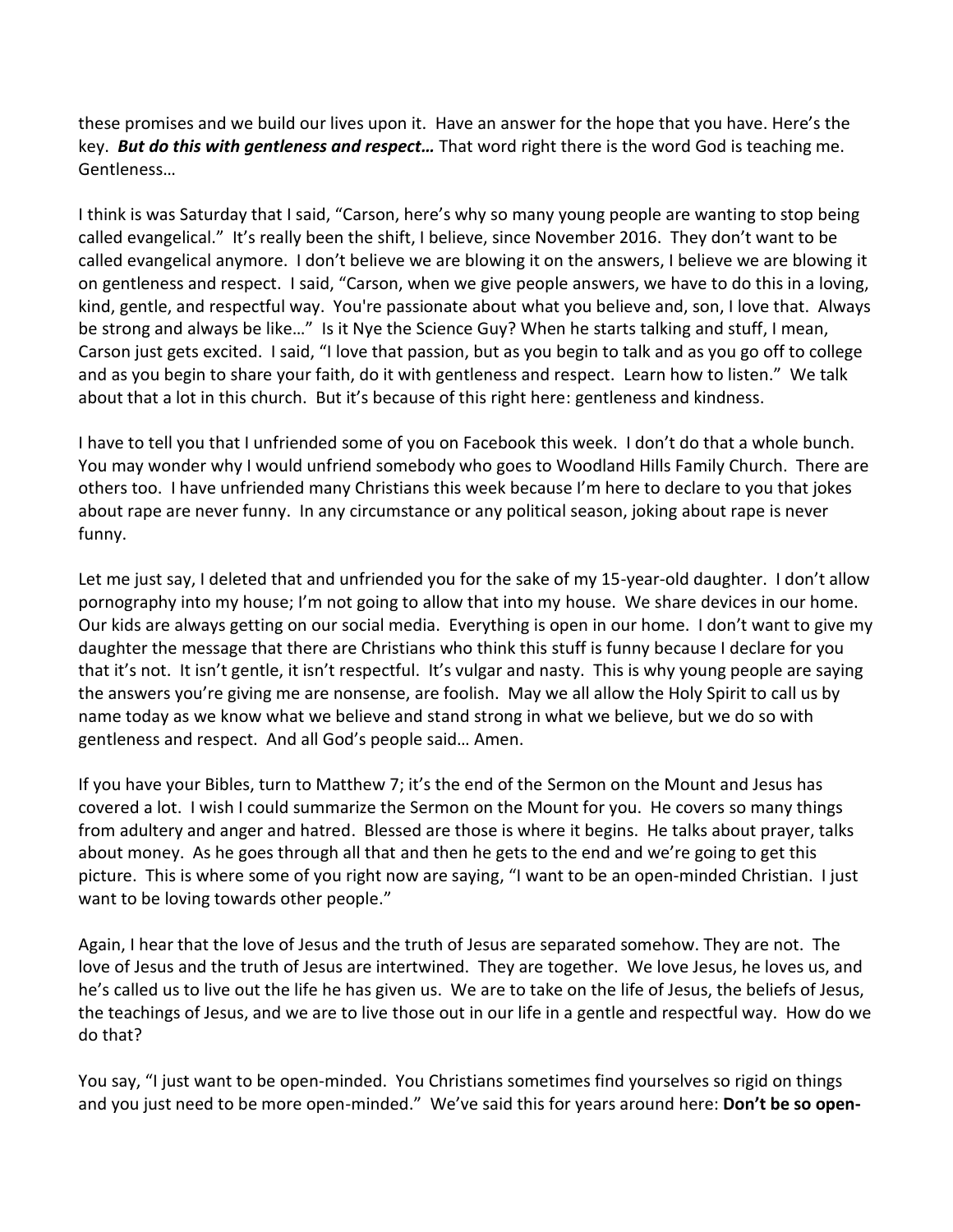**minded that your brain falls out**. And if I could just say as you head off to college, you're going to have a lot of debate. There's going to be a lot of discussion. Be gentle, be respectful, and keep your brain. Know what you believe. When the Holy Spirit, either in a conversation or maybe in a class – I know a lot of our college students watch online – brings to mind something you can share with a professor or you can share with another student, do so, boldly and with clarity and with certainty and with the authority of God's word, but do so in a gentle and respectful way.

This is what Jesus teaches us at the end of the sermon on the mount. *[24](https://www.studylight.org/desk/?q=mt%207:24&t1=en_niv&sr=1) "Therefore everyone who hears these words of mine and puts them into practice is like a wise man who built his house on the rock. [25](https://www.studylight.org/desk/?q=mt%207:25&t1=en_niv&sr=1) The rain came down, the streams rose, and the winds blew and beat against that house; yet it did not fall, because it had its foundation on the rock."* The second illustration Jesus uses: *[26](https://www.studylight.org/desk/?q=mt%207:26&t1=en_niv&sr=1) "But everyone who hears these words of mine and does not put them into practice is like a foolish man who built his house on sand. [27](https://www.studylight.org/desk/?q=mt%207:27&t1=en_niv&sr=1) The rain came down, the streams rose, and the winds blew and beat against that house, and it fell with a great crash."*

This is very important to see. There a couple of things that Jesus is saying. Once you hear the truth, you now are responsible and required to make a decision. Jesus is saying you go one way or the other. You either build your life upon this or you don't. If you build your life upon what Jesus taught, you'll be building it upon him, upon the rock. If you don't, you'll be building it upon sand.

Many of you find yourself at church today and you have found yourself coming back to the church after experiencing a great crash. Your life has fallen apart. Your marriage fell apart. Your finances fell apart. You're going through a big struggle right now and your experiencing that great crash. Today, let the word of God minister to you that as you experienced that great crash, when the wind blew and when the rains came down and when the streams rose  $-$  this is very important to understand  $-$  you experienced it not because of the conditions hitting you, but because of where you built your house. You've crashed because of the foundation. If you'll notice in the word pictures, the foundation is different, but the conditions are the same. In other words, other people experience the rains, the rising streams, and the wind and they don't crash. Why is that? What Jesus is teaching us here is **your foundation determines your ability to withstand what comes at you.** 

Some are like, "I don't know why romantic relationships don't work for me." I hear this all the time. I don't care if you're 20, 16, 18, or you're 80. Would my senior adult friends please hear me. Sometimes when you become a senior adult and you're forming a relationship… There are some of you who are 80 forming relationships and there other of you who are 80 and are single and are like. "That sounds exhausting." Can I just encourage you? If you're forming a romantic relationship and you want to know how you can avoid a great crash in this relationship, don't build that relationship upon sand; build it upon the rock.

Why can some people hear a doctor's report and be steady and settled? That because there are people who are settled on Jesus as the only way. They are settled on their salvation. They are settled on heaven as their home. When they get their doctor's report, they're like, "Okay, I'm going to proceed with that the doctor tells me to do, but the reason I can be steady is because this wind and rain and flood coming against me right now called a doctor's report isn't going to make me crash because I've not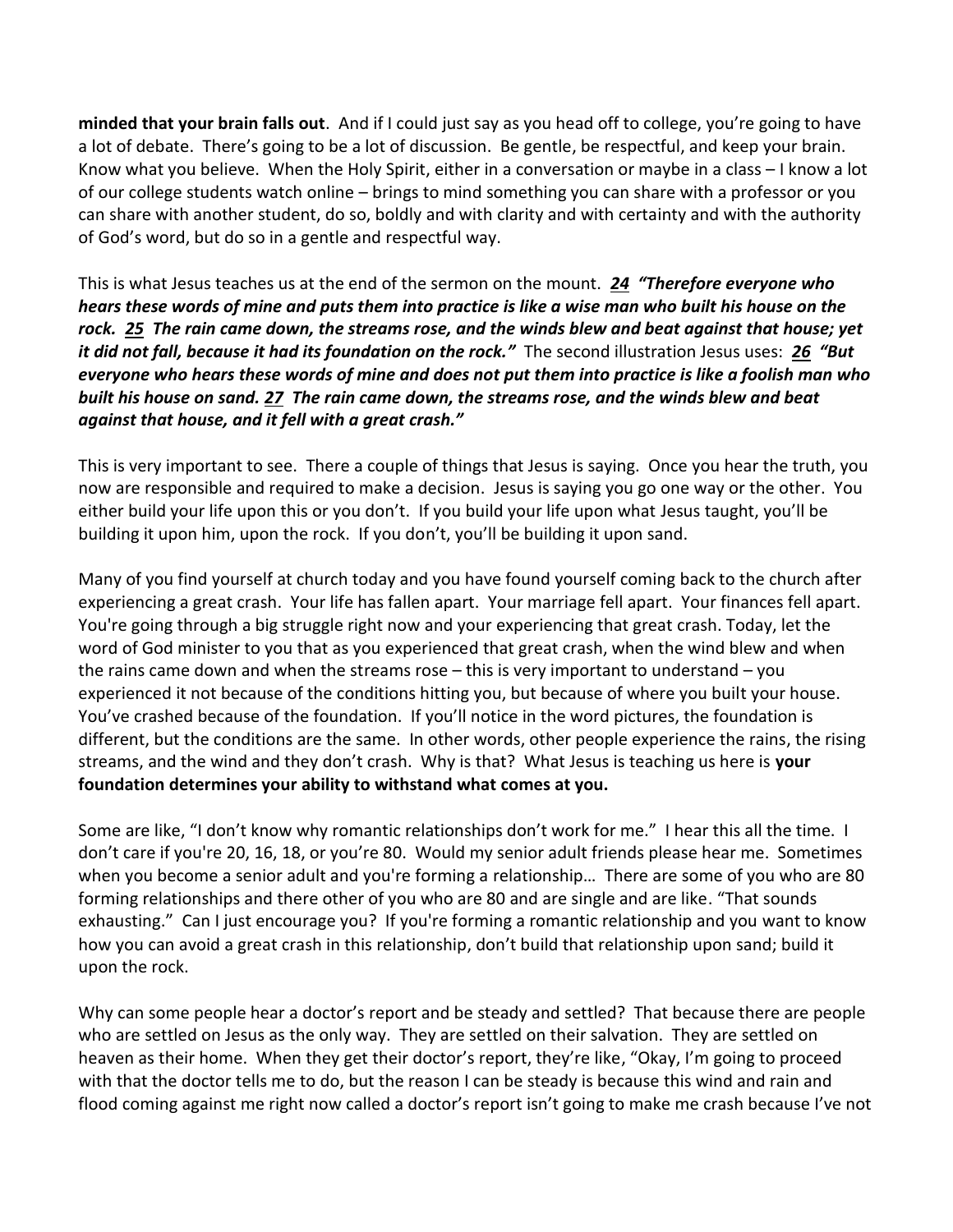built my life upon the sand." This is very important, in this text, it's the same conditions, but it's different foundations.

So, **when you crash**, when your marriage crashes, when whatever your going through hits you, **don't fall for the lie that says, "No one knows what I'm going through**." That's not true. You're surrounded by people today who know what you're going through. "Why is he able to deal with that?" "Why can she go through that and she doesn't seem to be so shaken and falling apart?" She has experienced the same thing you have; the difference is she has built her house upon the rock. She's not leaning on the grey; she is leaning on the everlasting arms. She's not saying goodbye to black and white; she's saying hello to it because she's built her life upon Jesus and the promises that he gives us in his Word. That's why she is able to do it.

*[28](https://www.studylight.org/desk/?q=mt%207:28&t1=en_niv&sr=1) When Jesus had finished saying these things, the crowds were amazed at his teaching, [29](https://www.studylight.org/desk/?q=mt%207:29&t1=en_niv&sr=1) because he taught as one who had authority, and not as their teachers of the law.* To my pastor friends out there, don't run away from authority. I'm just convinced. Look around today. I believe if you speak with authority, if you teach on the foundation of Jesus and his Word with authority, people show up. I've been trying to run these folks off for years and years. They keep showing up and it's not because of any special formula; I think it's because we've decided as a church we're sticking with the authority of God's Word. We're sticking with building lives upon the rock of Christ Jesus and not this "Let's all just sit around and talk and try to figure it out." We don't have to approach life that way. We can love on those and care for those that are asking questions and wrestling with doubt, but we can let them know we don't have a plan for you that helps you settle upon this doubt and begin worshipping it. We want you to get settled on what you believe and begin worshipping the cornerstone, the rock, Christ Jesus. That's our plan for building lives around here.

You can just see it. I'm looking around at so many. I know you've built your life upon the rock. There are others who have built their life upon sand and you're wondering. I get messages… I get emails and Facebook messages, direct messages. I'm going to paraphrase this, but it comes out a little something like this:

*"I haven't been in church for a while and I know I need to get back."* I know what's coming after that first line almost every single time: My life is experiencing a great crash. My life is falling apart. *"Some things have come up in my life and I need to talk to someone about it."* Do you know what I call this right here? Because it says, "I know I need to get back," this is kind of their subtle way of saying, "If you help me through this problem, I'll sign up and serve." Please hear that is not the heart of this church. We're not going to help you because you promise to sign up. "Okay, we'll help you if you take our 90-minute tour." "We'll let you meet with someone in Marriage 911 if you just visit a couple of our…" That's not it. We want something *for* you, not *from* you.

Do you know what this reminds me of? It's what I call the lifeboat moment. If you haven't seen the movie *Unbroken*, I encourage you to see Part 2. It's a great movie. Take the whole family to it. I'm okay with endorsing it from that perspective. You'll see the main character in this movie... We also call it a foxhole; it's the same thing. "Lord, if you get me out of here, I promise I will…" There are too many people today that live their lives that way. They experience the crash and they want to get out from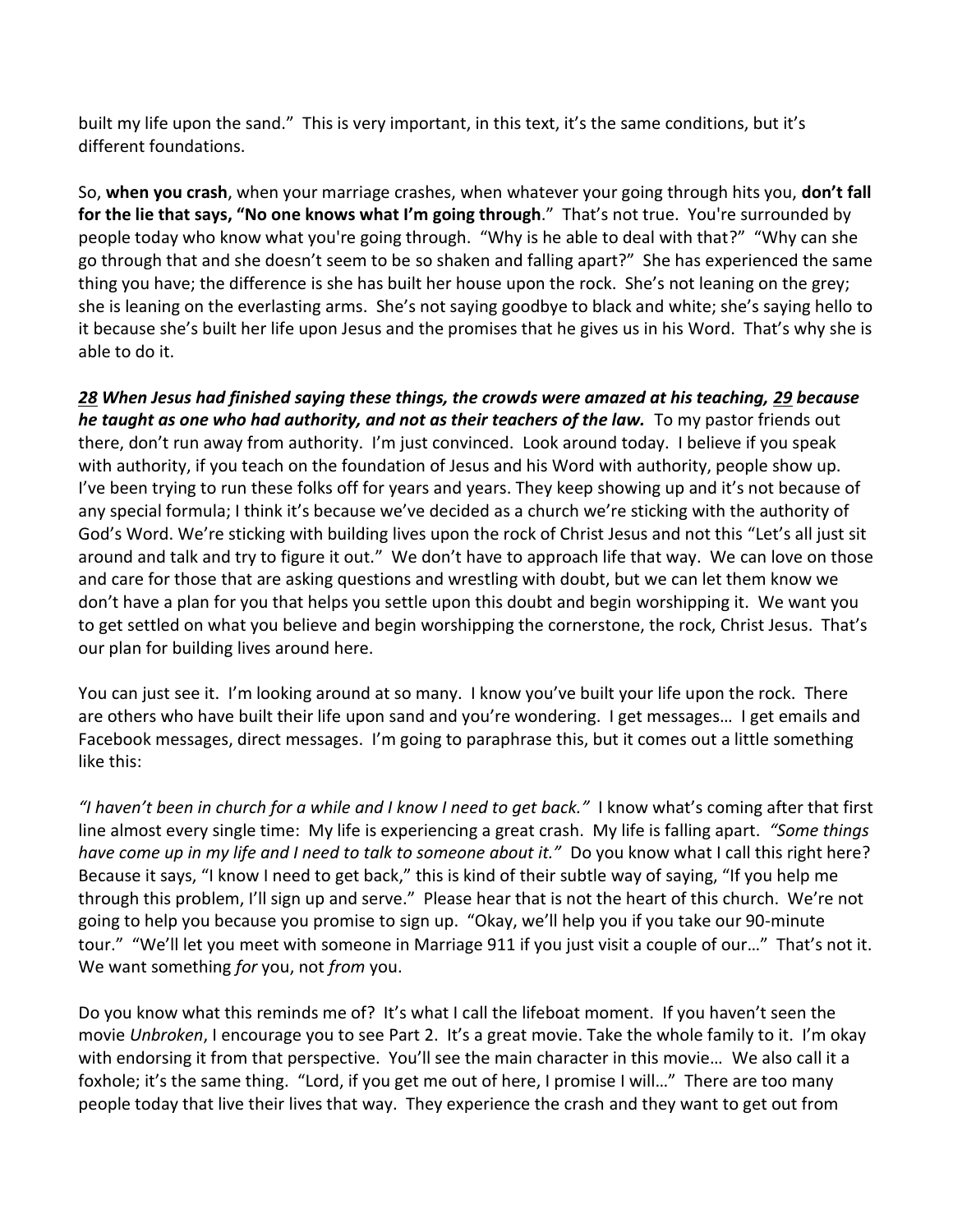feeling what they're feeling. "Lord, get me out of this." "Church, get me out of this." "Ted, get me out of this." "Travis, get me out of this." "Joe, get me out of this." "Just get me out of this and then I will…" It's amazing the number of people that we try to help, and you start to see some healthy recovery and then six months later, you're like, "Where are they? They're already gone?" I have these moments where I go, "We won't see them until the next crash."

We are called as a church. We have what we call the Great Commission and here's what we are called to. We are called to teach you. Jesus said, "Go and make disciples." How do you go and make disciples? You go and make disciples and then "teach them to obey everything I have commanded you." (Matthew 28:20) Give them the black and white AND the red. "Teach them what I've taught you. Let them build their lives upon me." May they be those who build their house upon the rock.

We read that they did this in the first church. They took this instruction from Jesus, they started the church. We see this in the first century. They devoted themselves to the apostilles' teaching. They gathered around. They had fellowship together (Acts 2:42). I love that in just a little bit, about 80 of you are going to gather to form fellowship groups where you decide that you are going to be grounded on the truth, settled on who Jesus is. We're going to know the truth and we're going to walk in it and we are going to live in it.

For some of you who have experienced a great crash, let me just give you a couple of very practical things to consider.

**Be in constant fellowship with other believers**. Part of the problem right now is your life is surrounded by other people who are constantly experiencing great crashes. And misery loves company. And you're constantly surrounded by people who are just giving you bad advice.

I told you I heard this on the plane. A girl was sitting behind me and she was talking to her friend who was considering divorce. I was sitting there squirming in the seat. It was the worst marriage advice I had ever heard being given to a friend. "You shouldn't have to put up with this." "You didn't even really know him all that well before you got married." "He's never going to change." I know it's rude to grab phones out of people's hands and I thought this won't be gentle nor respectful if I go grabbing the phone, but I so badly wanted to grab the phone and yell, "Don't listen to a word she's saying," and hand the phone back.

But this is what happens when you experience a great crash. You want to look for other people who have experienced that, which is okay because you're going to find that here. You are going to find people who have experienced similar crashes. But the difference is you look for people who experienced great crashes and their life is still built upon sand. We're asking you to just make the switch today and find someone who has experienced the same crash… They're trying to make it through drug and alcohol recovery as you're trying to make it through drug and alcohol recovery. They're making past a bad marriage. They're making it past the death of someone in the family. They've experienced this, but their house isn't built upon sand; their house is built upon the Rock of Christ Jesus. That's the person you need to find.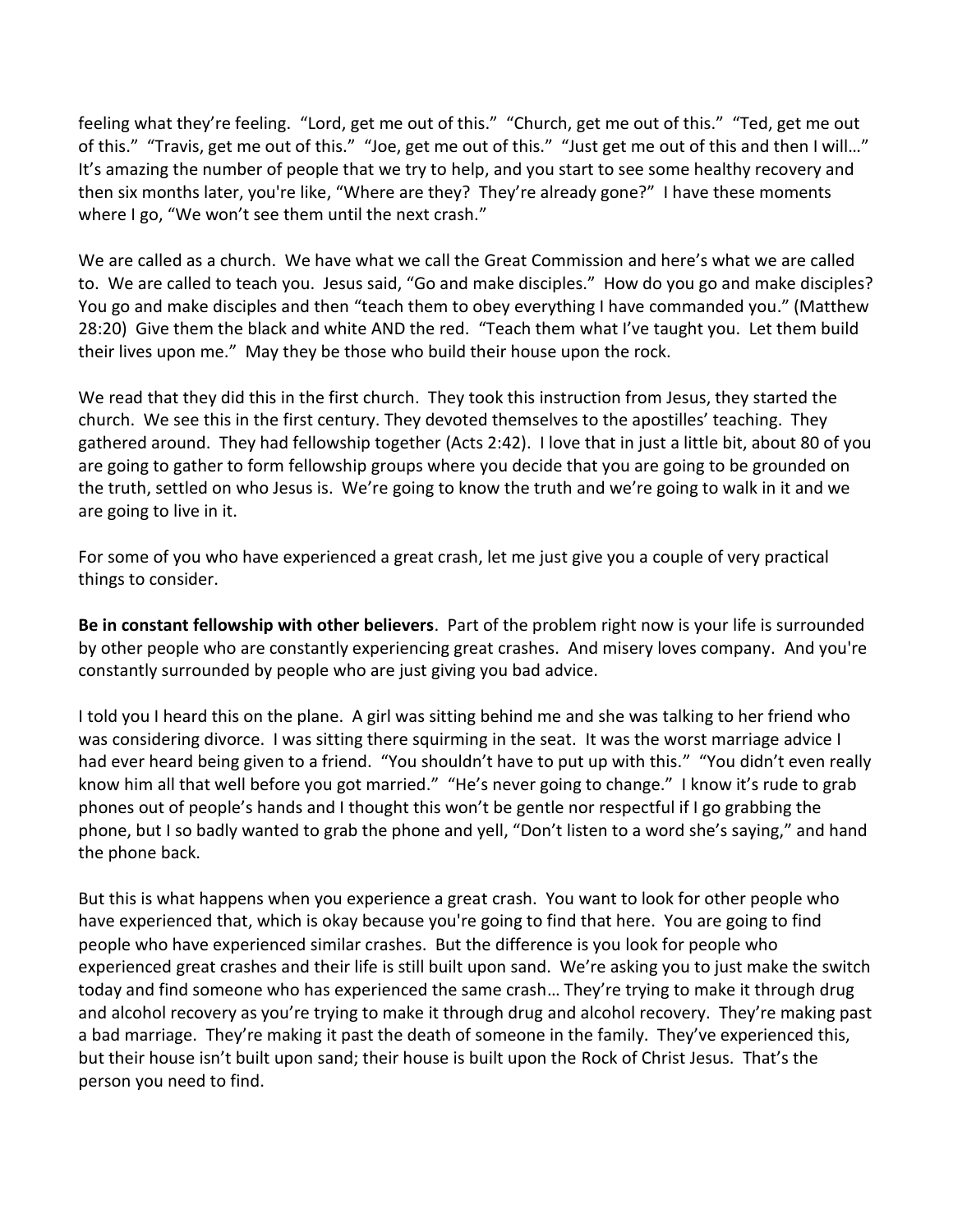Take these other people and turn them down or mute them altogether and turn this other person up as loud as you can. If you didn't sign up for this HomeLink, sign up for the next one. Be in fellowship with those who are devoting themselves to the teachings of Jesus.

**Read your Bible and grow**. You're thinking how simple is this? But we're getting away from this. Does the Bible have answers? Yes. Does it have every answer, everything I need to know about God? This is what I love about Pastor Greg Laurie said. I read it this week. I shouted Amen aloud in front of a group of people. "Everything we need to know about God is found in the Bible. There are no exceptions. To know God's will for our lives, we must recognize that he speaks primarily through his word."

It's important to know what he's is saying because sometimes we don't read fully or in context. It doesn't say everything we want to know about God is found in the Bible. It's everything we *need* to know about God is found in the Bible. Yet, some of us are approaching our faith like Ben Gates on National Treasure. I meet a lot of Christians where it's like the Bible isn't enough on how to live and how to build your life on the teachings of Jesus. They need more for this, so their life has kind of become this mystery that they're trying to find a great treasure. So, they're looking for codes to break, clues that are left. "Okay, I've got to follow the clue and follow the trail," so they're going through life… Guess what the scripture says. His word is a lamp onto my feet. You don't have to look for mysteries and clues and codes. Start with other believers who have built their life upon the Rock of Christ Jesus and they know the word of God. Then they'll be the ones you turn up and you can begin building your life on the Rock of Christ Jesus.

**If you found help in this church or any local church when your life was falling apart, and you were experiencing a great crash, stay put. It just may keep your life from falling apart again**. I love the fire I'm hearing right now in Craig Groeschel, and I love that many voices out there right now are wrestling with the same thing I'm wrestling with in the church today. Some of them are getting loud and strong and they are gentle and respectful, and I'm getting behind those voices. I believe one such voice is Craig Groeschel. Craig said, "Stop attending a church, stop just jumping from church to church or even stop joining a church. Plant yourself in a church. Set down roots in a church. This could keep you from falling apart again." Notice it doesn't say it will keep you from the doctor's report or it will keep you from a struggle in marriage or it will keep you from a spouse who goes off. It doesn't say it's going to keep you from the wind and the rain and the floods, but it will keep that great crash from happening because you know whom you have believed and built your foundation on.

The scripture says this in Jeremiah 17. Jeremiah actually spoke these words: *[7](https://www.studylight.org/desk/?q=jer%2017:7&t1=en_niv&sr=1) "But blessed is the one who trusts in the Lord, whose trust is the Lord.* Whose trust is not just in the Lord, but is the Lord. Some trust in chariots, some trust in horses, but we trust in the name of the Lord our God. *[8](https://www.studylight.org/desk/?q=jer%2017:8&t1=en_niv&sr=1) He is like a tree planted by the water that sends out its roots by the stream, and does not fear when heat comes, for its leaves remain green, and is not anxious in the year of drought for it does not cease to bear fruit."*

I've just seen this happen. I don't know what's gone on the last couple of months at our church, but something has been going on. I know we were planning on going to three services, but to just kind of let you know, if your brand new to our church… I met several of you this morning that have been coming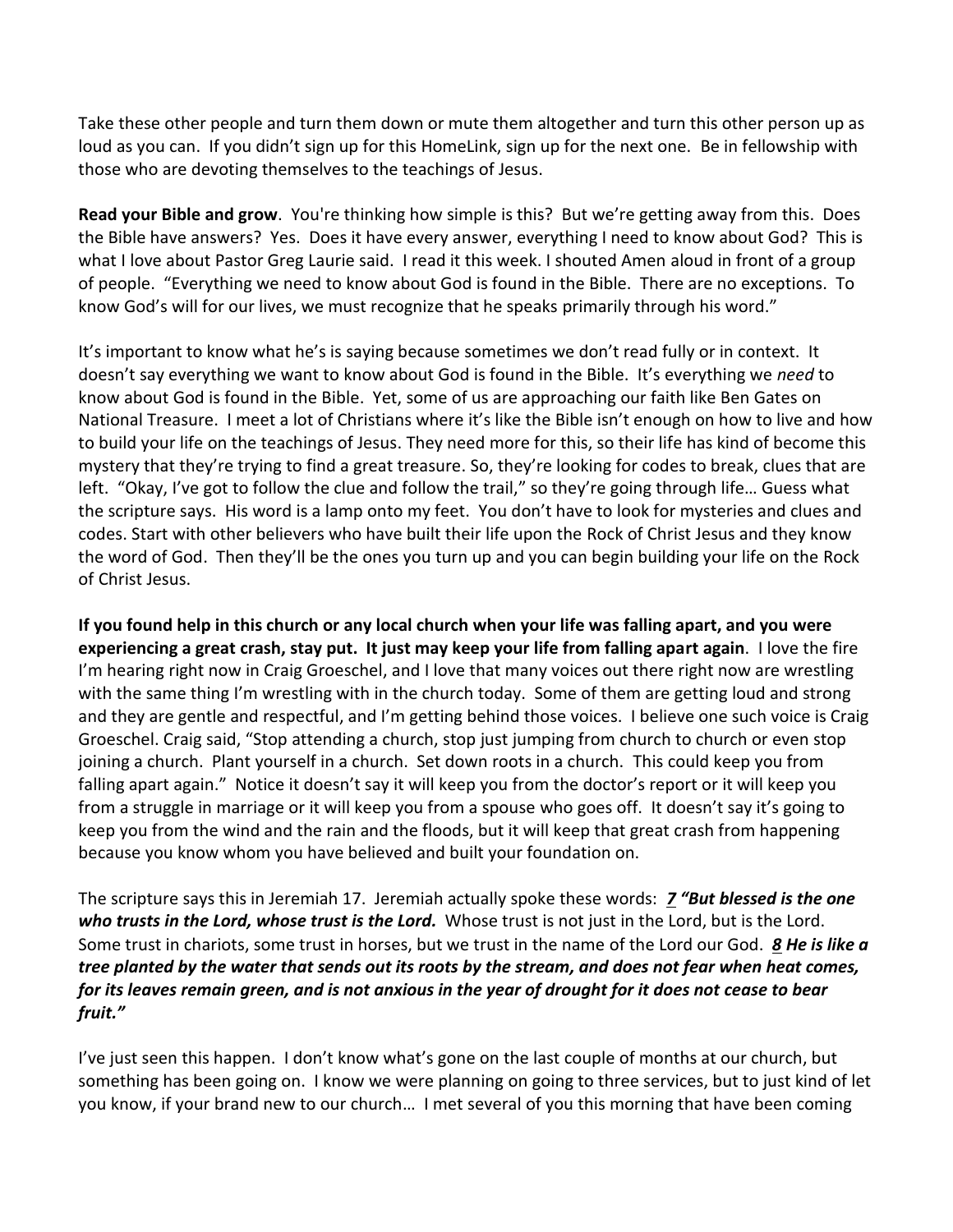here a couple of months. I met several this morning in the first service that it was their first time here. From 2016 to 2017, our church grew by 1%. In church speak, we would call that a plateau. From the time of the Duck accident to today, we've grown about 12% to 15%. I was wondering…. The Sunday after the Duck accident, 300 to 400 people showed up more than we normally have, and you've never left. You're still here. We were running at about 1,800 and now, last week, it was 2,150 and 2,250, so we're right around that 2,100 – 2,200 mark.

I've been thinking through it and I don't know if you remember this, but to me, after the Duck accident, I had the exact same feelings as a pastor that I had after 9/11. When 9/11 hit 17 years ago, people flooded the church. Our churches were packed. I was pastoring and many of you know I was over at The River in Forsyth at that time, going through my own struggles, wind, rain, and floods. I just remember we had people just showing up at the church all week long just crying and emotional. I can tell you, they weren't looking for the grey, they weren't leaning into the grey; they wanted answers. How do you know they wanted answers? Because all they were asking were questions. That's all they had; question after question. "What happened to these people?" "Where did they go when they died?" "Where am I going to go when I die?"

Then we saw the numbers start to decline a little bit after that because that's what people do. After they experience a great crash, they lean in, looking for the answers. They choose not to build their life on it, and they go right back to building their house on the foundation of sand.

I thought the same exact thing happened when the Duck accident happened in our town. We all started mourning together. There were many here in the service. Some were here for the first time in the 8:30 this morning. They were some of the first responders to the Duck accident. They said, "We haven't talked a lot about it lately. We made it through because of the foundation we have in our Lord and Savior Jesus Christ.

For me, to my kids, to my 13 and 15-year-old, I'm going, "Listen, you're going to have different songs. You're going to have different ways of singing. Your going to have different methods." I believe Carson is going to be a preacher. I see this, I begin to speak this over them, and I go, "Guys, please, lead your generation in certainty and truth in the authority of God's Word. Don't be afraid of it. Have a gentle and respectful tone, yes, but be strong in what you believe. Don't let anybody tell you that you shouldn't believe this, or you don't love Jesus that much if you're this strong about what you believe. Be strong. Be settled in what you believe."

In our family, we are settled on who Jesus is. In our church, we are settled. I'm grateful that we don't gather at elders meeting every month to discuss our settled beliefs and whether or not we should still be settled on them. It would be a colossal waste of time; we would get nothing done. "Hey, are we still into the exclusivity of Christ? Are we still into Jesus being the only way? You guys good with that? Do we need to bring that up again? Were good with that, right?" "Are we still good with heaven as our home?" We don't have those conversations as elders. In our home we don't have them. We believe Jesus is the only way. We believe heaven is our home.